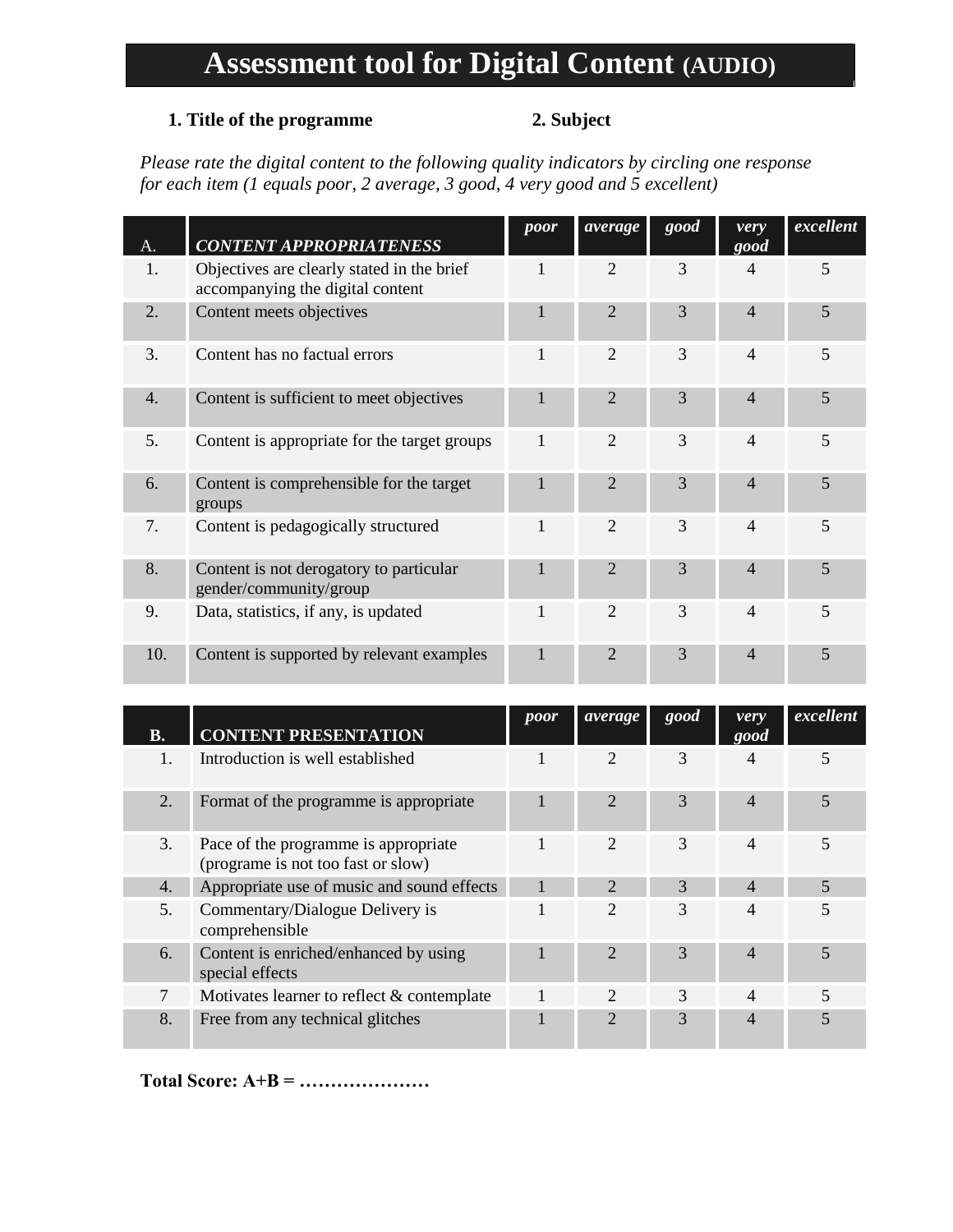## **C. Mention the specific instances, if the score given on any of the indicators is less than three.**

**D. Any other observations and comments to improve the digital content.**

………………………………………………………………………………………….. ………………………………………………………………………………………….. ………………………………………………………………………………………….. …………………………………………………………………………………………..

**Overall Grading…………………….. A-100 & Above B- 70-89 C-50-69 D-30-49 E-Less than 30**

**Signature of the Reviewer**

**Name:**

**Contact No.:**

**Email Id.:**

 **Address:**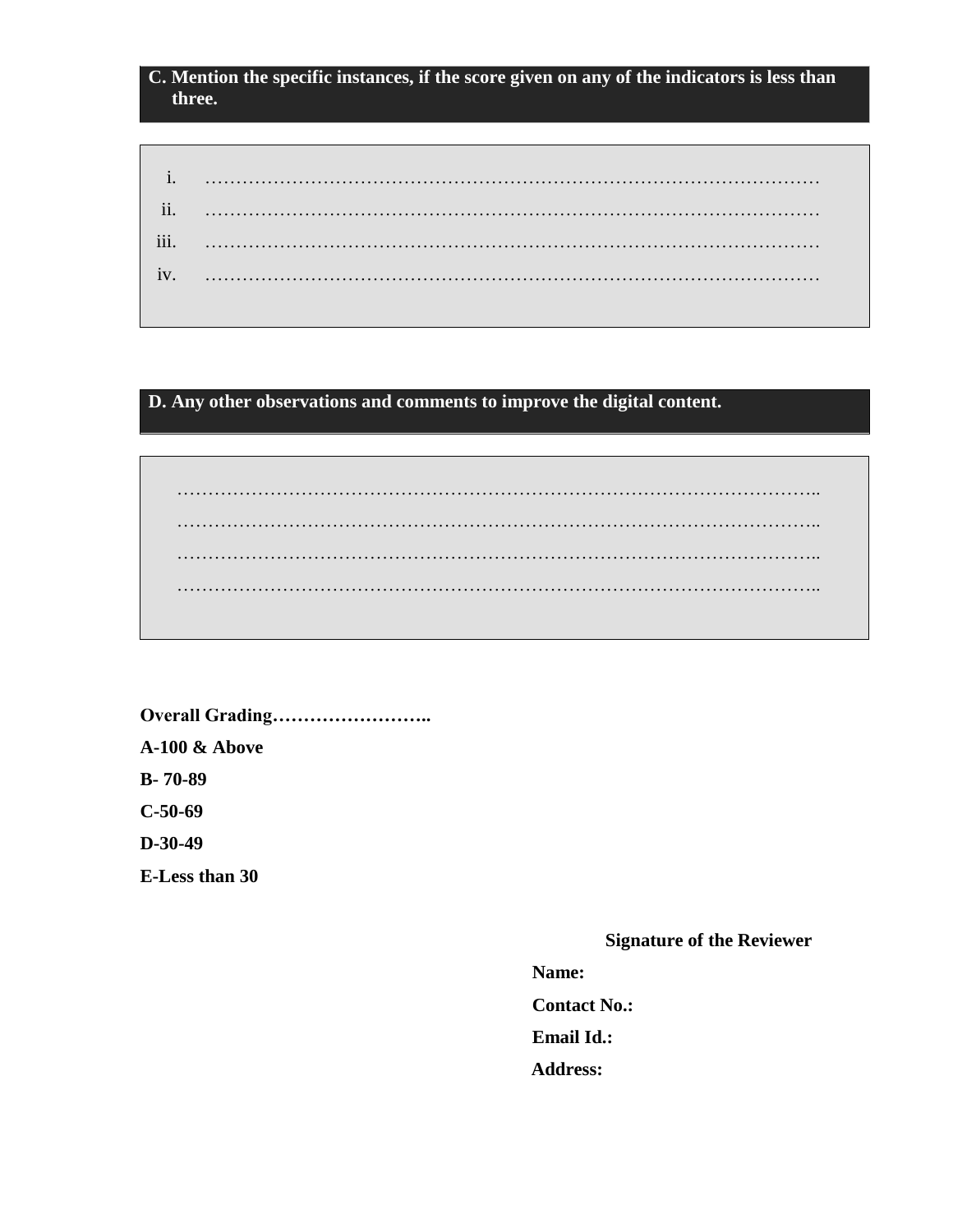# **Assessment tool for Digital Content (VIDEO)**

## **1. Title of the programme 2. Subject**

*Please rate the digital content to the following quality indicators by circling one response for each item (1 equals poor, 2 average, 3 good, 4 very good and 5 excellent)*

| А.               | <b>CONTENT APPROPRIATENESS</b>                                                 | poor         | average                     | good | very<br>good             | excellent |
|------------------|--------------------------------------------------------------------------------|--------------|-----------------------------|------|--------------------------|-----------|
| 1.               | Objectives are clearly stated in the brief<br>accompanying the digital content |              | $\overline{2}$              | 3    | $\overline{4}$           | 5         |
| 2.               | Content meets objectives                                                       | $\mathbf{1}$ | $\overline{2}$              | 3    | $\overline{4}$           | 5         |
| 3.               | Content has no factual errors                                                  | 1            | $\mathcal{D}_{\mathcal{L}}$ | 3    | $\overline{4}$           | 5         |
| $\overline{4}$ . | Content is sufficient to meet objectives                                       | 1            | $\mathcal{D}_{\cdot}$       | 3    | $\overline{4}$           | 5         |
| 5.               | Content is appropriate for the target groups                                   | 1            | 2                           | 3    | $\overline{4}$           | 5         |
| 6.               | Content is comprehensible for the target<br>groups                             | $\mathbf{1}$ | $\overline{2}$              | 3    | $\overline{\mathcal{A}}$ | 5         |
| 7.               | Content is pedagogically structured                                            | 1            | $\overline{2}$              | 3    | $\overline{4}$           | 5         |
| 8.               | Content is not derogatory to particular<br>gender/community/group              |              | $\overline{2}$              | 3    | $\overline{4}$           | 5         |
| 9.               | Data, statistics, if any, is updated                                           | 1            | $\overline{2}$              | 3    | $\overline{4}$           | 5         |
| 10.              | Content is supported by relevant examples                                      |              | $\overline{2}$              | 3    | $\overline{4}$           | 5         |

| $\boldsymbol{B}$ . | <b>CONTENT PRESENTATION</b>                                                | poor | average                     | good | very<br>good             | excellent      |
|--------------------|----------------------------------------------------------------------------|------|-----------------------------|------|--------------------------|----------------|
| 1.                 | Introduction is well established                                           |      | $\overline{2}$              | 3    | 4                        | 5              |
| 2.                 | Format of the programme is appropriate                                     |      | $\overline{2}$              | 3    | $\overline{4}$           | 5              |
| 3.                 | Pace of the programme is appropriate<br>(programe is not too fast or slow) | 1    | $\overline{2}$              | 3    | 4                        | 5              |
| 4.                 | Appropriate use of font size, colour<br>scheme and graphics                | 1    | $\overline{2}$              | 3    | 4                        | 5              |
| 5.                 | Appropriate use of music and sound effects                                 | 1    | $\mathcal{D}_{\mathcal{L}}$ | 3    | 4                        | 5              |
| 6.                 | Commentary/Dialogue Delivery is<br>comprehensible                          |      | $\mathfrak{D}$              | 3    | $\overline{\mathcal{A}}$ | 5              |
| 7.                 | Adequate use of shots/visuals                                              | 1    | $\overline{c}$              | 3    | 4                        | 5              |
| 8.                 | Audio is in sync with the video                                            |      | $\overline{2}$              | 3    | 4                        | 5              |
| 9.                 | Content is enriched/enhanced by using<br>special effects                   |      | $\overline{2}$              | 3    | 4                        | 5              |
| 10.                | Motivates learner to reflect & contemplate                                 |      | $\overline{2}$              | 3    | $\overline{4}$           | $\overline{5}$ |
| 11.                | Free from any technical glitches                                           |      | $\overline{c}$              | 3    | 4                        | 5              |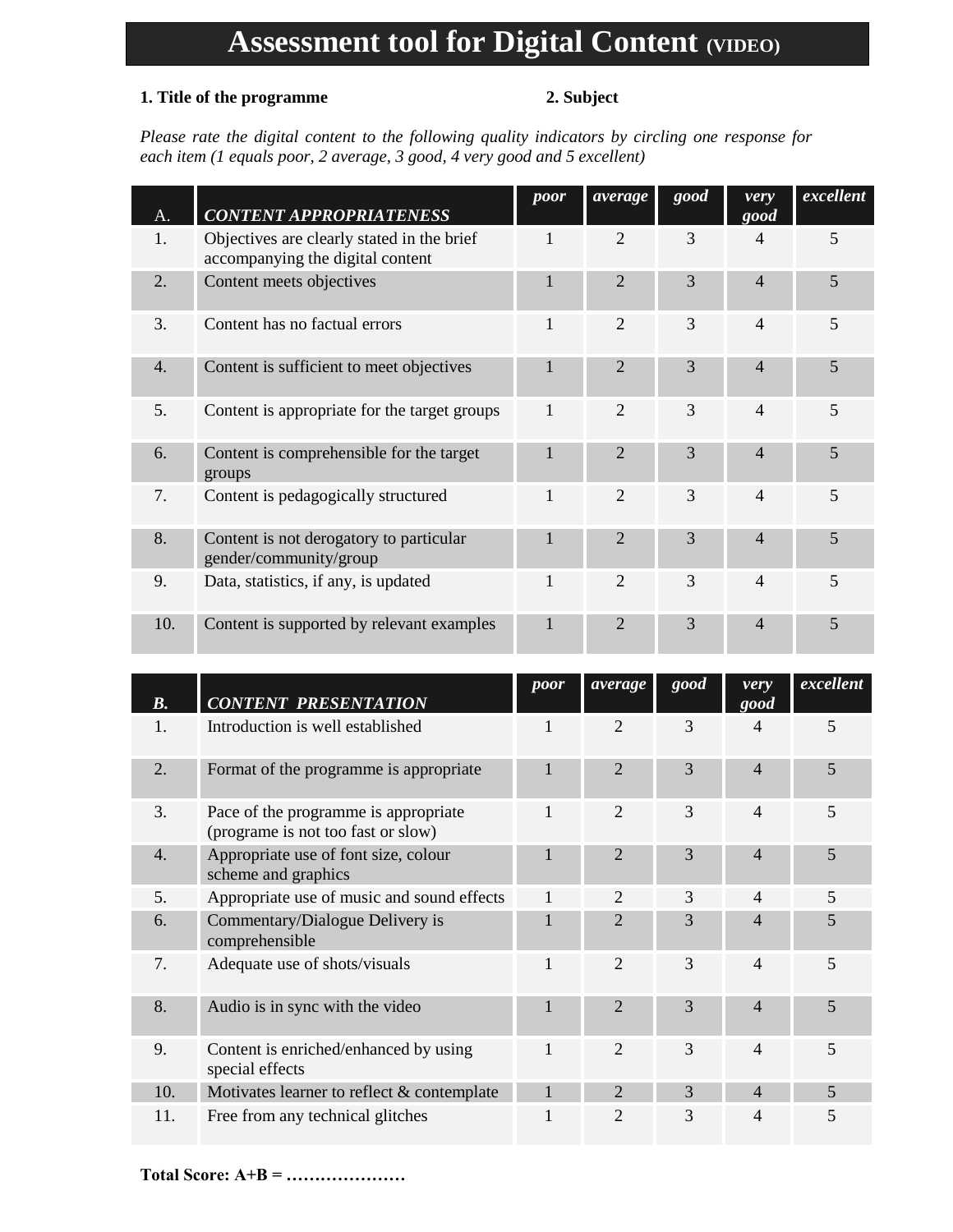### **C. Mention the specific instances, if the score given on any of the indicators is less than three.**

**D. Any other observations and comments to improve the digital content.**

………………………………………………………………………………………….. ………………………………………………………………………………………….. ………………………………………………………………………………………….. …………………………………………………………………………………………..

**Overall Grading…………………….. A-100 & Above B-70-89 C-50-69 D-30-49 E-Less than 30**

### **Signature of the Reviewer**

**Name:**

**Contact No.:**

**Email Id.:**

 **Address:**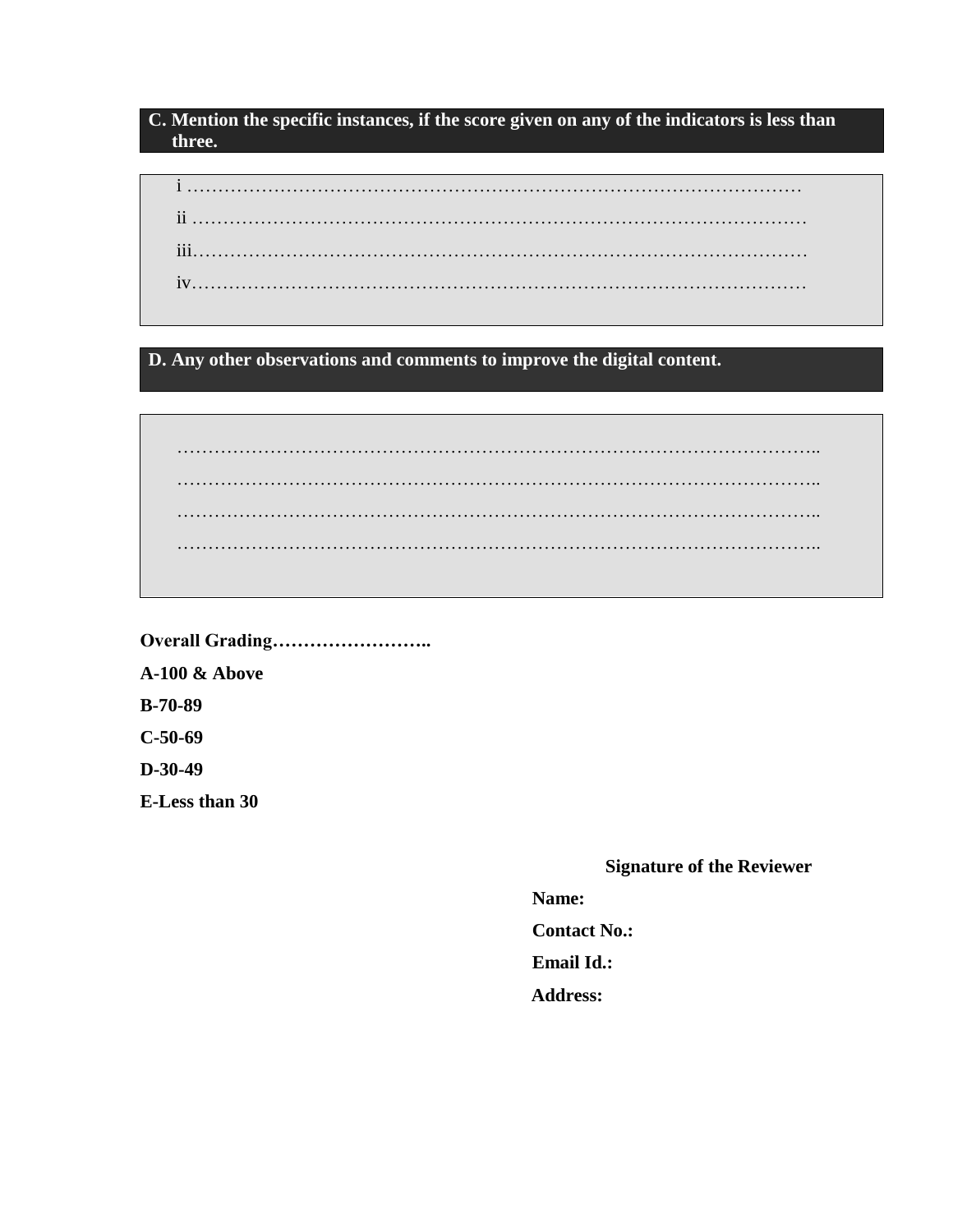# **Assessment tool for Digital Content (MULTIMEDIA)**

## **1. Title of the programme 2. Subject**

*Please rate the digital content to the following quality indicators by circling one response for each item (1 equals poor, 2 average, 3 good, 4 very good and 5 excellent)*

|     | <b>CONTENT APPROPRIATENESS</b>                                                 | poor | average                     | good | very<br>$\overline{good}$ | excellent |
|-----|--------------------------------------------------------------------------------|------|-----------------------------|------|---------------------------|-----------|
| 1.  | Objectives are clearly stated in the brief<br>accompanying the digital content |      | $\overline{2}$              | 3    | 4                         | 5         |
| 2.  | Content meets objectives                                                       | 1    | $\overline{2}$              | 3    | 4                         | 5         |
| 3.  | Content has no factual errors                                                  | 1    | $\mathcal{D}_{\mathcal{L}}$ | 3    | $\overline{4}$            | 5         |
| 4.  | Content is sufficient to meet objectives                                       | 1    | $\mathfrak{D}$              | 3    | 4                         | 5         |
| 5.  | Content is appropriate for the target groups                                   | 1    | $\overline{2}$              | 3    | $\overline{4}$            | 5         |
| 6.  | Content is comprehensible for the target<br>groups                             | 1    | $\overline{2}$              | 3    | 4                         | 5         |
| 7.  | Content is pedagogically structured                                            | 1    | $\overline{2}$              | 3    | $\overline{4}$            | 5         |
| 8.  | Content is not derogatory to particular<br>gender/community/group              | 1    | $\overline{2}$              | 3    | $\overline{4}$            | 5         |
| 9.  | Data, statistics, if any, is updated                                           | 1    | 2                           | 3    | $\overline{4}$            | 5         |
| 10. | Content is supported by relevant examples                                      |      | $\mathfrak{D}$              | 3    | 4                         | 5         |

| B.               | <b>CONTENT PRESENTATION</b>                                 | poor | average                     | good | very<br>$\overline{good}$ | excellent |
|------------------|-------------------------------------------------------------|------|-----------------------------|------|---------------------------|-----------|
| 1.               | Appropriate use of font size, colour scheme<br>and graphics |      | $\overline{2}$              | 3    | 4                         | 5         |
| 2.               | Easy to navigate through                                    |      | $\overline{2}$              | 3    | $\overline{\mathcal{A}}$  | 5         |
| 3.               | The GUI (Graphical User Interface) is<br>visually appealing |      | $\mathfrak{D}$              | 3    | 4                         | 5         |
| $\overline{4}$ . | Digital content is interactive                              |      | $\mathcal{D}_{\cdot}$       | 3    | $\overline{\mathcal{A}}$  | 5         |
| 5                | Inbuilt mechanism for self evaluation<br>feedback           |      | $\mathcal{D}_{\mathcal{L}}$ | 3    | $\overline{\mathcal{A}}$  | 5         |
| 6.               | Appropriate use of music and sound effects                  |      | $\mathcal{D}_{\cdot}$       | 3    | $\overline{4}$            | 5         |
| 7.               | Audio is in sync with the video                             |      | $\overline{2}$              | 3    | 4                         | 5         |
| 8.               | Content is enriched/enhanced by using<br>special effects    |      | $\mathcal{D}_{\cdot}$       | 3    | $\overline{\mathcal{A}}$  | 5         |
| 9.               | Motivates learner to reflect & contemplate                  |      | $\mathcal{D}_{\mathcal{A}}$ | 3    | 4                         | 5         |
| 10.              | Free from any technical glitches                            |      | $\mathcal{D}_{\cdot}$       | 3    | 4                         | 5         |

**Total Score: A+B = …………………**